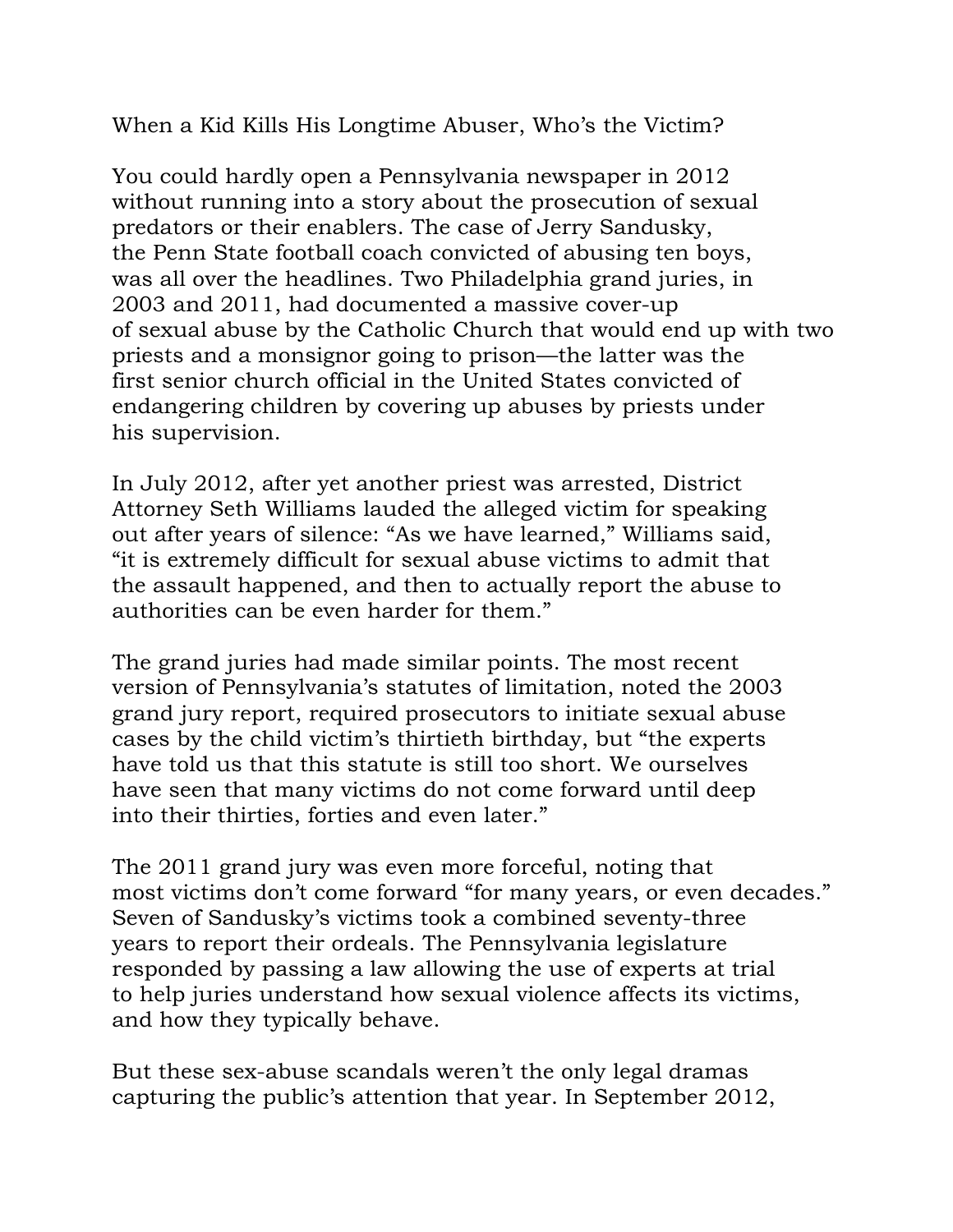a man named Terry Williams was in the final throes of an effort to survive a death sentence imposed on him for a crime he'd committed a few months after his eighteenth birthday. The Philadelphia DA's office was working overtime to ensure the commonwealth's first involuntary execution in half a century. But there was something about the DA's enthusiasm that seemed out of place: Terry Williams had been convicted, in separate trials, of murdering two much older men who had sexually abused him as a minor.

In the first case, a jury convicted Williams of third-degree murder after it was made aware of the victim's sexual relationship with his killer. In the second, the jurors never heard evidence of the victim's proclivity for sleeping with teenage boys. They convicted Williams of first-degree murder and sentenced him to die.

After reading a summary of the crime provided by the DA's office, some might conclude that Williams was nothing but a violent psychopath who got what he deserved: Terrance Williams robbed and murdered two middle-aged gay men. He stabbed Herbert Hamilton more than 20 times and then beat him with a baseball bat. Months later, he lured Amos Norwood to a cemetery where Williams and a friend brutally bludgeoned him to death so they could steal his belongings and take a joy ride to Atlantic City in his car. Williams also committed other robberies, including one in which he broke into the home of an elderly woman on Christmas Eve with a rifle and threatened to blow her "f---ing head off."

But this account leaves out some salient facts: namely, that both men were having sex with Williams, and that Norwood had been doing so since Williams was just thirteen. The robberies the DA describes followed years of sexual victimization. As the Third Circuit Court of Appeals summarized in 2011: When Williams was very young, perhaps around the age of six, he was sodomized by a neighbor boy five years his senior. In his early teens, he was repeatedly molested by a teacher. At thirteen, Williams met and began a relationship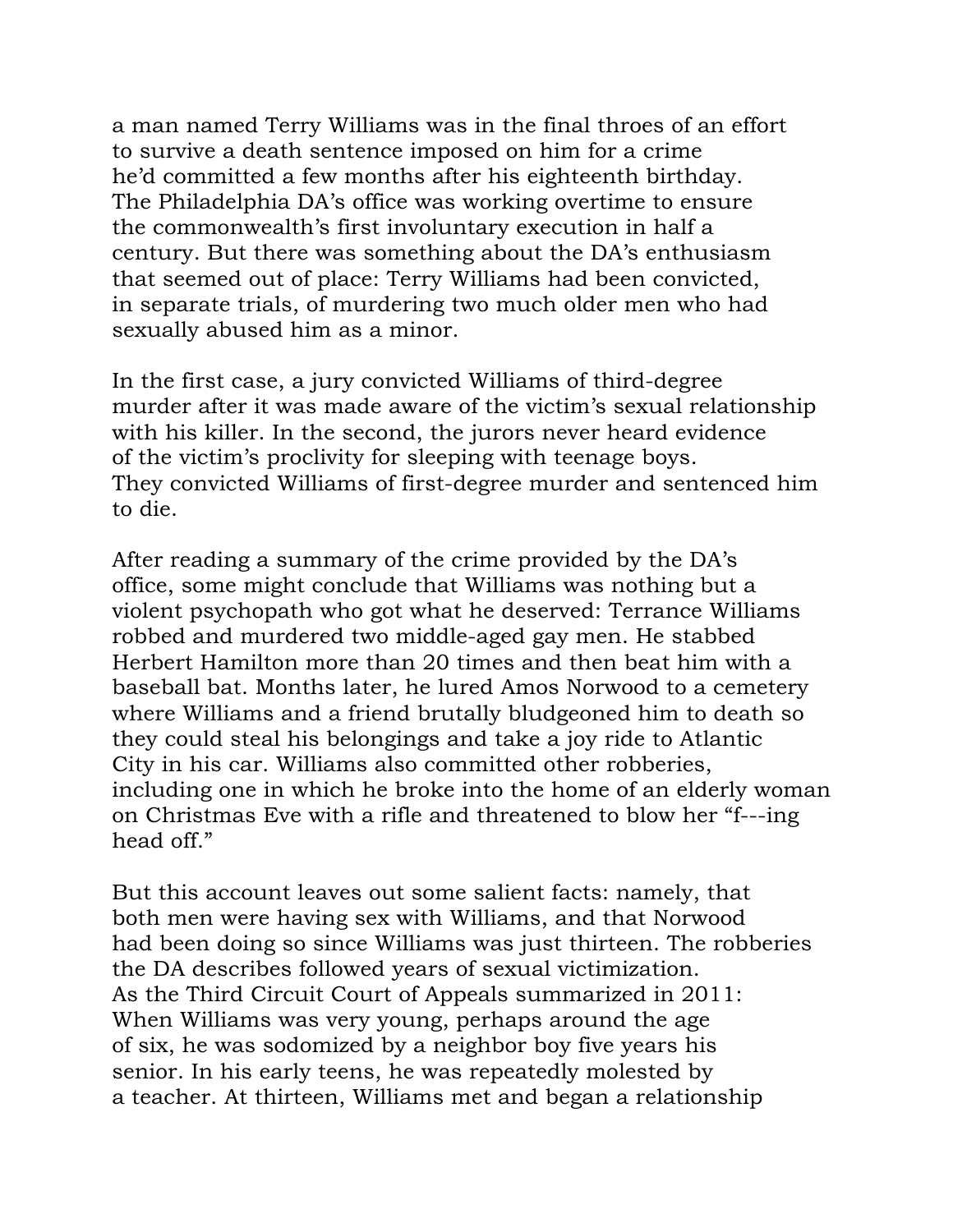with Norwood. Norwood was cruel and physically abusive at times; he once allegedly beat Williams with a belt. When Williams was approximately fifteen, he was attacked by an older male while staying in a boys' home. The assailant held a weapon to Williams's neck and forced him to perform fellatio. The DA's office has contested each of these facts, claiming that "not one of the purported incidents was contemporaneously reported to medical or law enforcement officials." Even after the sexual abuse was revealed a spokesman for the DA characterized the murders as "hate crimes," adding that it was "well past time for some skepticism about [Williams's] self-serving claims, and some sympathy for the trail of victims he has left in his wake."

Yet this view ignored evidence that was present in the district attorney's own files—evidence that was there even before Williams stood trial in 1986. When a condemned person seeks a new sentencing, the appeals court is often confronted with evidence that should have been presented at the original sentencing, but wasn't. The court's task is then to determine whether that evidence would have influenced the outcome. In the months leading up to Williams's execution date, five of the jurors who had condemned him wrote affidavits declaring that they indeed would have voted differently had they known of his sexual relationship with the victim.

In addition, dozens of former prosecutors signed a letter to then governor Tom Corbett, urging him to commute Williams's death sentence, and more than 350,000 people signed an online petition seeking clemency for Williams. After a deputy district attorney suggested in court that Williams's crimes were the result of "gay-prostitute rage," coalitions of sexual-assault survivors from sixteen states signed a letter condemning the Philadelphia district attorney for the "ill-informed stereotypes" his office was. "By any definition—legal, ethical, psychological—a sexual encounter between a 13-year-old child and a 51-year-old man is rape," the letter stated. "To call this 'prostitution' and imply agency and willing participation on the part of a 13-year-old boy is unacceptable." But none of those things persuaded a court to grant Williams a new sentencing hearing.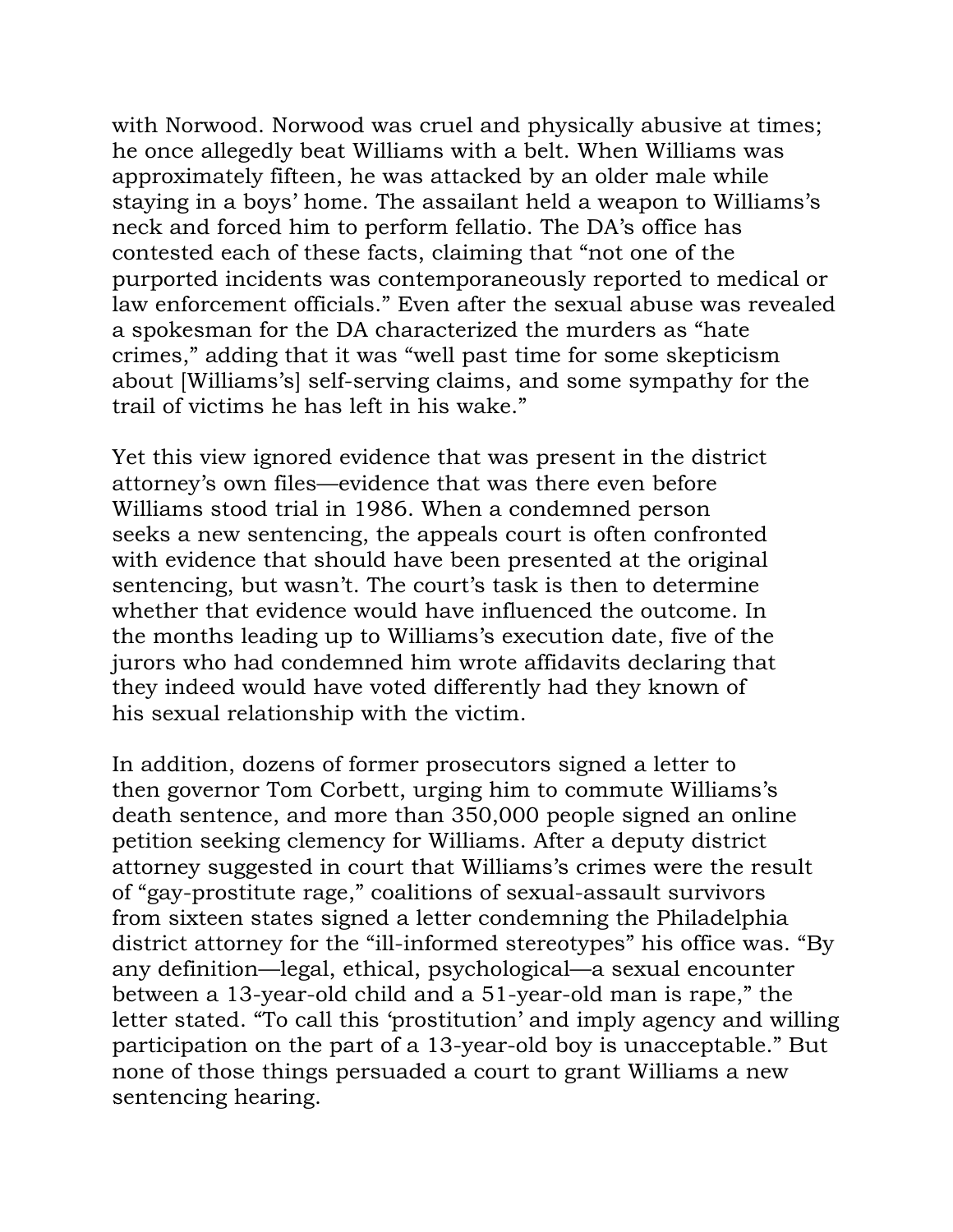A few weeks before the execution date, Shawn Nolan, one of Williams's federal defenders, appeared at a clemency hearing before the Pennsylvania Board of Pardons. Yes, Williams had lost all of his appeals, Nolan acknowledged, but "is that a reason to kill this battered, sexually abused, barely 18-yearold kid?" Just the previous week, he reminded the board, one of the prosecutors had been asked, "Why are you fighting so hard to execute this man? After 50 years of no executions like that, why this man?"

Pennsylvania's attorney general, one of the presiding board members, asked whether Nolan was "seriously contending" that the DA's office was "pursuing this merely because they won the case?" "Yes," Nolan replied. Minutes later, as if to confirm what Nolan had just said, an assistant district attorney told the board that it was "no secret that the reason we're here today, and the reasons these proceedings are unfamiliar, is that this is the only contested Pennsylvania death penalty case that has not been reversed by either state or federal court in many years." Indeed, hundreds of death sentences had been overturned for reasons ranging from the hiding of evidence to the illegal disqualification of Black jurors to just plain incompetent lawyering.

But this case had survived the scrutiny of the courts. As the day approached, the signatures on the clemency petition continued to pile up, as did the mail. Letters poured into the governor's office from retired judges and child advocates, law professors, mental health professionals, and clergy. Editorials against the execution appeared in newspapers across the state. Even the victim's widow wrote a letter stating that she had forgiven Williams and did not want to see his sentence carried out. Yet the prosecution pushed on, leaving the question raised at the clemency hearing still hanging. Was it possible that Philadelphia's district attorney wanted to execute Terry Williams simply because he could?

Most crime stories are best told chronologically. But the pivotal moment in the Terry Williams legal saga came twenty-eight years after the crime, just days before his scheduled execution. The setting: the courtroom of Judge Teresa Sarmina, a former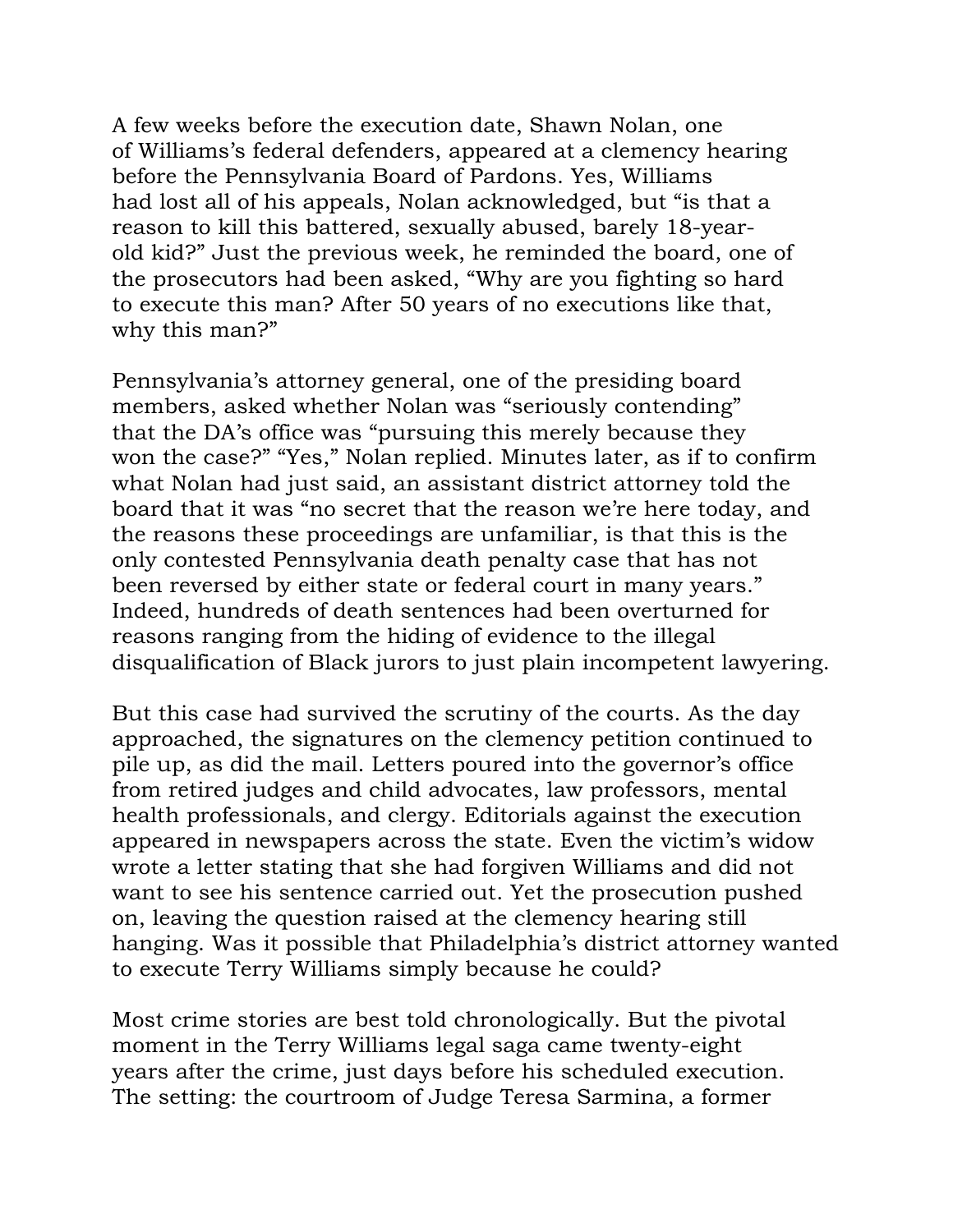prosecutor assigned to oversee last-minute appeals in the case. Sarmina (who by coincidence had presided over the landmark Catholic Church sex-abuse trial only months before) took what she deemed "extraordinary measures" to vet the fairness of Williams's death verdict. She ordered Andrea Foulkes—Williams's prosecutor, by then a lawyer with the U.S. Attorney's Office in Philadelphia—to testify about her handling of Williams's two trials. Sarmina also ordered the police department's homicide files and the district attorney's trial files brought to her courtroom for examination. She wanted to be confident, she said, that the verdict "was what the word 'verdict' means: To speak the truth."

The search for the truth in a criminal case always begins with the prosecution. A homicide trial in particular takes shape in the district attorney's office long before a jury is selected—and sometimes before a suspect is even arrested. Investigations are launched, statements taken, reports completed, and by law, any information that might conceivably be helpful to the accused must be shared with the defense. This is a constitutional obligation, and yet the law books are replete with cases in which such exculpatory evidence is never passed along.

Judge Sarmina wrote in the Williams case that the paperwork involving victim Amos Norwood had been "sanitized." This was a polite way of putting it. The prosecution had omitted portions of two witness statements before turning them over, thereby eliminating the evidence of Norwood's sexual proclivities. Although the most sordid details weren't revealed at the time, Norwood, fifty-six, was known to have engaged in very suspicious behavior with young boys. Before it was redacted by the prosecutors, one police report had indicated that Norwood disappeared overnight with a teenage boy and, upon returning home the next day, told his wife he'd been kidnapped. The other censored document recounted that a mother from Norwood's church had complained of his sexual advances toward her underage son.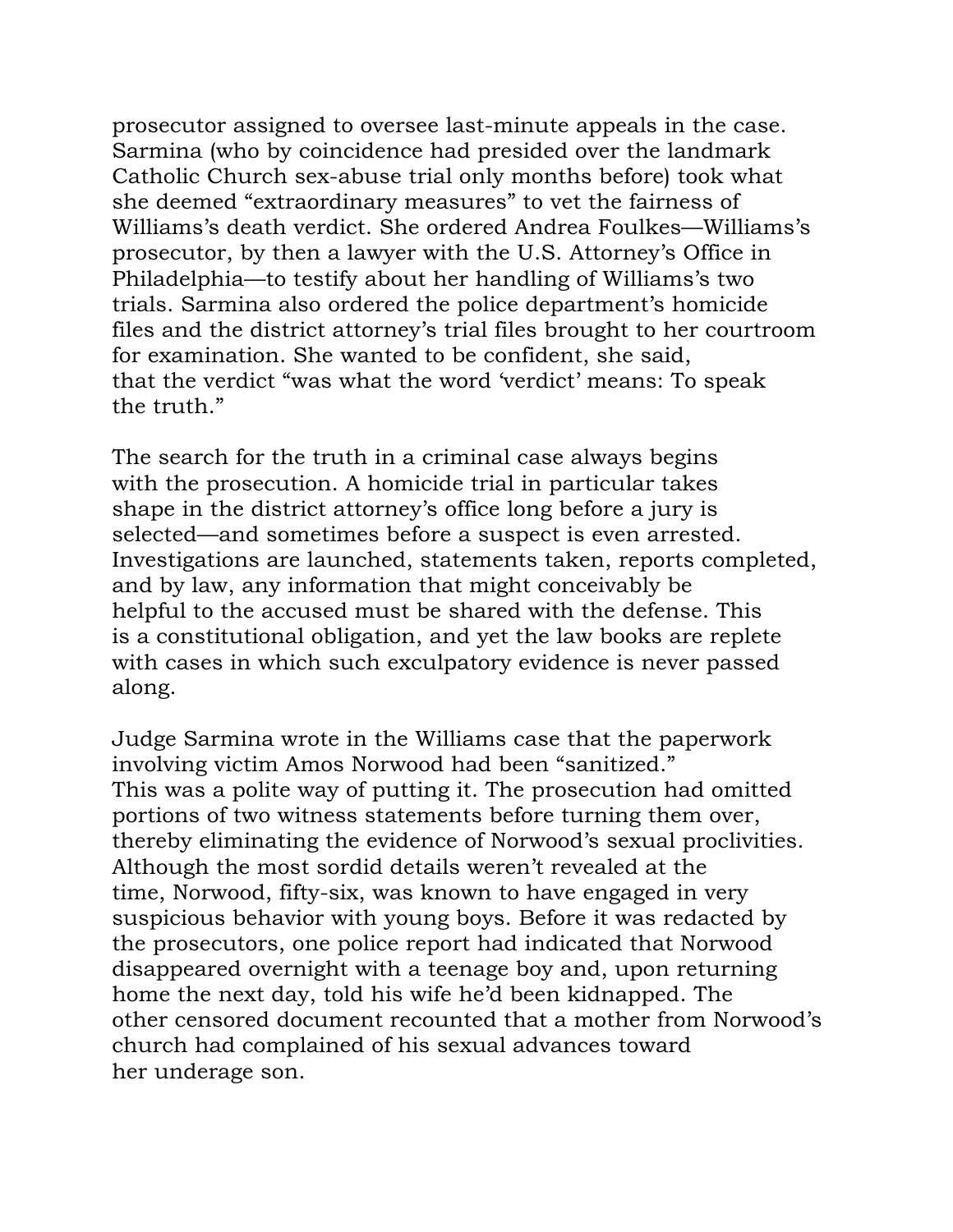Prosecutor Foulkes's handwritten notes—which were also withheld from the defense and made a cryptic and disparaging reference to a presumed police "continued invest. for 'faggot squad' "—indicated that she was aware of the victim's appetites. Foulkes later conceded to Sarmina that she suspected a "sexual connection" between Williams and Norwood: "Of course it occurred to me." But she didn't share this with the defense.

To understand why, it's necessary to look at the first murder Williams committed, when he was seventeen. The victim was fifty-one-year-old Herbert Hamilton, who had a history of paying for sex with teenage boys. Hamilton had been in such a relationship with Williams, who ultimately beat and stabbed him repeatedly before dousing his body with kerosene in a failed attempt to dispose of it—"I loved you" was scrawled in toothpaste on Hamilton's bathroom mirror. After hearing the evidence, the jury acquitted Williams of first-degree murder and instead found him guilty of third-degree murder, which carried a far lesser penalty.

Foulkes had sought death in that case, too, but she professed to have been satisfied with the outcome: "I didn't care what the verdict was as long as the jury considered all the evidence," she later testified. Judge Sarmina didn't believe her: "The third degree verdict in the Hamilton case," she wrote, "colored Ms. Foulkes' decisions when she prosecuted [Williams] for the murder of Amos Norwood." Indeed, less than a year after the Hamilton trial, Foulkes told the Norwood jury that Williams had killed him "for no other reason but that a kind man offered him a ride home . . . He has taken two lives, two innocent lives of persons who were older and perhaps unable certainly to defend themselves against the violence that he inflicted upon them. He thought of no one but himself, and he had no reason to commit these crimes." That jury, none the wiser, sentenced Williams to death.

Sarmina ultimately stayed Williams's execution and granted him a new sentencing hearing, at which a jury would be able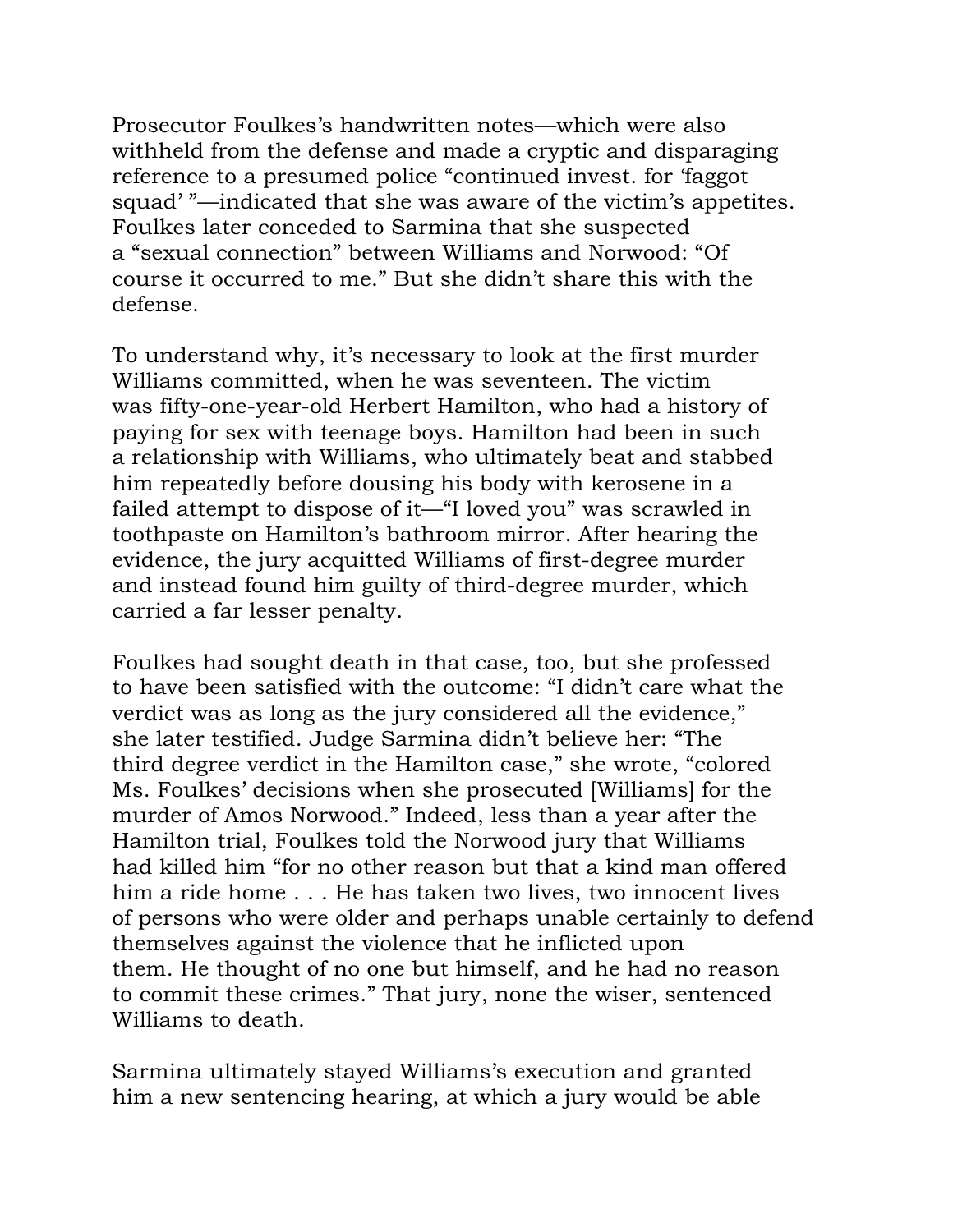to hear the suppressed evidence. But far from being chastened, the Philadelphia DA's office dug in its heels. There were other courts to turn to. Higher courts.

The Supreme Court of Pennsylvania was no friend to capital defendants. In the five years before the Williams case came onto its docket, the court, led by Chief Justice Ronald Castille, had ruled in favor of the death penalty 90 percent of the time. This wasn't too surprising, given that Castille had been elected to his judgeship in 1993 as the law-and-order alternative to a candidate he labeled soft on crime. (He became chief justice in 2008.) Before joining the court, he had been Philadelphia's district attorney. "Castille and his prosecutors sent 45 people to death row during their tenure, accounting for more than a quarter of the state's death row population," the Pittsburgh Post-Gazette noted in 1993. "Castille wears the statistic as a badge. And he is running for the high court as if it were exclusively the state's chief criminal court rather than a forum for a broad range of legal issues."

Castille was pretty clear about where he stood: "You ask people to vote for you, they want to know where you stand on the death penalty," he told the Legal Intelligencer, a law journal. "I can certainly say I sent 45 people to death row as District Attorney of Philadelphia. They sort of get the hint." One of the fortyfive was Terry Williams. In fact, it was Castille who, in a handwritten note to the chief of his homicide unit, had approved Williams's capital prosecution in 1986.

You could make a strong argument that a judge in his position should recuse himself from the appeals process, but Castille had a fraught relationship with the Federal Community Defender Office, a group of lawyers who represent numerous death row inmates, including Williams. Castille claimed that federal lawyers had no business appearing in state courts. He complained bitterly over the years about their "prolix and abusive pleadings" and about all the resources they dedicated to defending death row inmates—"something one would expect in major litigation involving large law firms."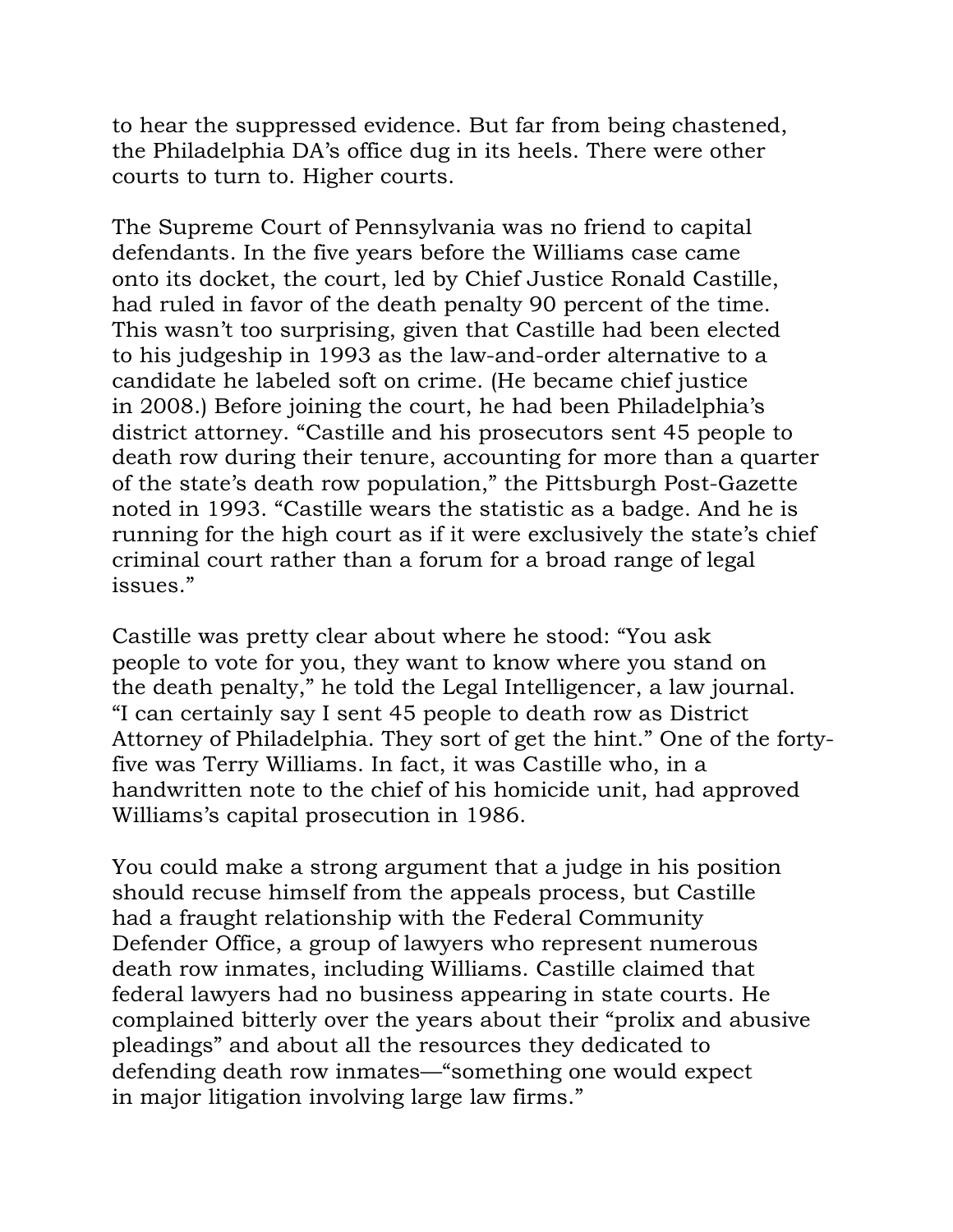The defenders, for their part, routinely filed motions arguing that Castille had no business ruling on the appeals of prisoners whose prosecutions he had approved—particularly not in a case in which his office was found to have suppressed evidence helpful to the defense. But as chief justice, Castille had the last word. He denied all such motions, and accused the federal defenders of writing "scurrilously," making "scandalous misrepresentations," and having a "perverse worldview."

Thus it stood on October 1, 2012, when Williams's attorneys filed a motion asking Castille to recuse himself from their client's appeal. The chief justice denied it that very day, along with a second request—to let the full Pennsylvania Supreme Court rule on the appropriateness of his involvement. You might assume that a prosecutor who hides key evidence, especially in a death penalty case, would be subject to discipline—if not criminal charges. But courts are as loath to punish a prosecutor as they are to assist a murderer. The Pennsylvania Supreme Court's ruling in Commonwealth v. Terrance Williams, which was released in December 2014, contained not so much as a footnote scolding Foulkes for what Judge Sarmina politely termed "gamesmanship." Instead, the court excoriated Williams for failing to make an issue of his sexual abuse at the hands of the older man. These were, in fact, the prosecution's own arguments, coming from the same DA's office that had recently acknowledged how excruciatingly difficult it was for sexual abuse victims to go public. Of Williams, the court wrote: He could have argued Norwood's homosexual proclivities developed into sexual abuse, leading to rage and ultimate murder of Norwood . . . However, [Williams] chose not to do so. Instead, [he] perjured himself at trial, testifying he did not know the victim, had never seen him before, took no part in the murder, and had no reason to be angry with him or wish to harm him.

Castille, who was on his way out due to a mandatory age retirement, voted with the majority but couldn't resist taking a final salvo at the federal defenders' "blatantly frivolous" litigation. In a concurring opinion, he warned the lower courts not to let themselves be turned into circuses with the defenders as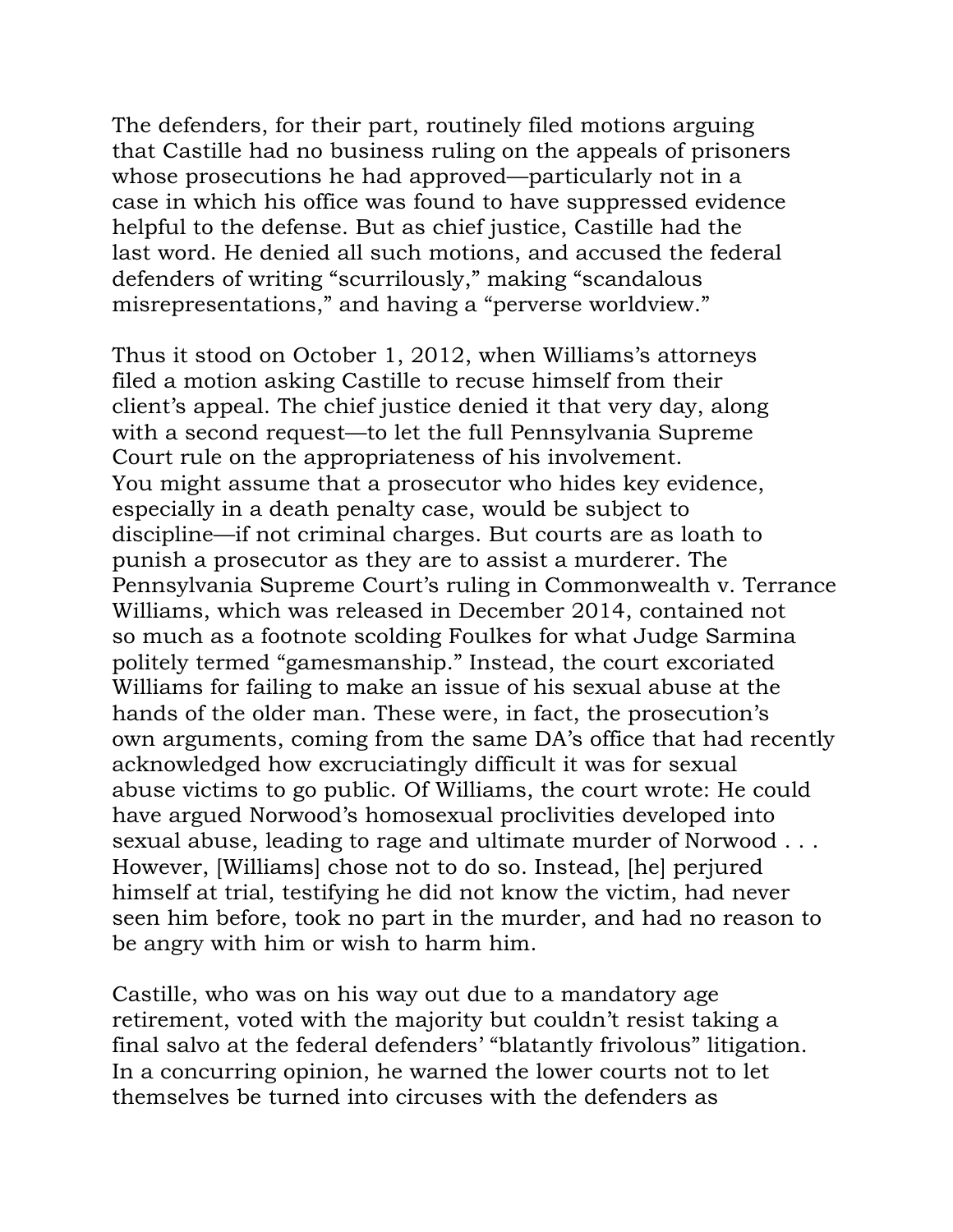"ringmasters." And he upbraided Sarmina for letting Williams's lawyers scour the government's files. The information they revealed, he wrote, had smeared Norwood's character. The Pennsylvania Supreme Court reinstated Williams's death sentence and ordered the court record sent to the outgoing governor Corbett, who just before leaving office set the execution date for March 4, 2015. Following it through would fall to his successor, Governor Tom Wolf.

To understand why Williams might have denied knowing Norwood, it helps to go back to the first day of jury selection in his capital trial, when Williams announced to the court that he'd only met his lawyer the day before and he wanted a new one. The defense lawyer, assigned to Williams's case by the Philadelphia court system, acknowledged that this was true. Williams, he explained, was incarcerated in a prison far from the city, so he'd relied on his associate for "a lot of the detail work." When the judge asked which prison Williams was housed in, the lawyer had to turn to his client to ask where he'd been held. The judge nevertheless deemed the attorney "very adequate" and denied Williams's request for a replacement. Whether or not the attorney's preparation was truly adequate—a federal judge would later deem his performance "constitutionally deficient"—one thing was clear: there was no trust between the client and his lawyer. Did the prosecutors truly expect an eighteen-year-old facing a possible death sentence to have a frank discussion about his sexual victimization with a court-appointed lawyer he'd just met?

As the first Pennsylvania execution of the twenty-first century loomed, Governor Wolf made a historic announcement: he was granting a reprieve to Terry Williams and any other inmate facing execution until a state task force completed a study of the death penalty and officials had a chance to act on its recommendations. In a five-page memo, Wolf listed race discrimination, bad lawyering, high costs, and the threat of executing an innocent man among the reasons for his decision. The announcement was no great surprise, given that Wolf and all of his Democratic primary rivals supported putting a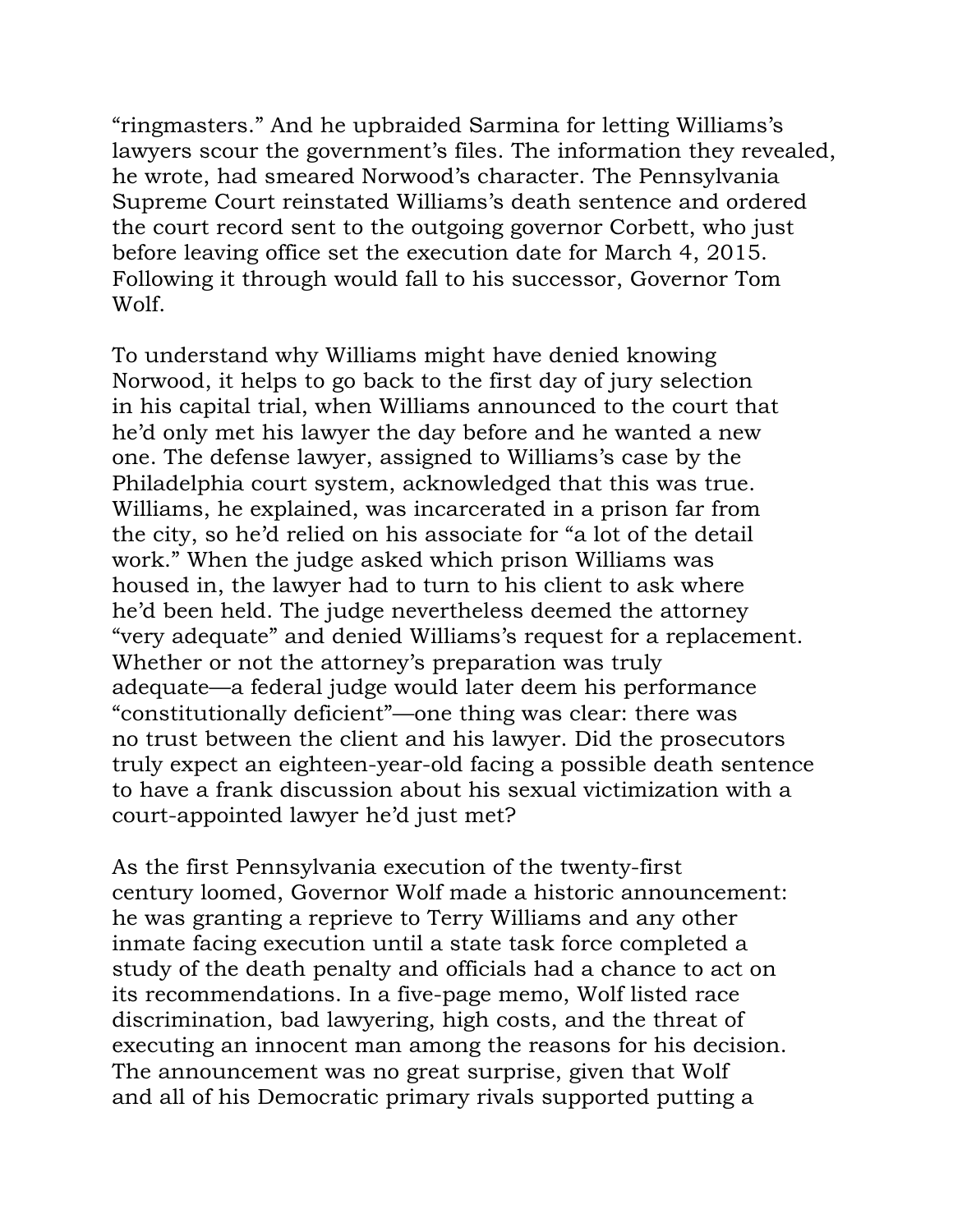moratorium on executions—and that Wolf had handily defeated a pro–death penalty incumbent in the general election. Even the new chief justice of the Pennsylvania Supreme Court had declared the system in "disrepair," and had written extensively on its failings. But death penalty supporters were furious. Seth Williams was among the first to lash out. The people who would be the "most grateful," the district attorney announced, "are the guiltiest, cruelest, most vicious killers on death row." As for Terry Williams, the DA was "weary of this murderer's effort to portray himself as a victim." He failed to mention, of course, the censored police reports, or the Board of Pardons' 3–2 vote in Williams's favor (a unanimous vote is required for clemency). He simply reiterated that the prisoner was guilty of heinous crimes. "The governor's action today was an injustice to the citizens of this state," the DA concluded. "And to victims of crime."

Several weeks later, during a televised debate, Seth Williams further articulated his case: Terry Williams, he said, "brutally beat to death two gay men because he was extorting them." This was a bewildering claim from the head of an office that prosecuted hundreds of sexual abuse cases a year: you could spend decades digging through the Philadelphia court dockets and be hard pressed to find a case in which teenage boys hired to service middle-aged men were charged with extortion. But the district attorney didn't stop there. Explaining that he agreed the death penalty was appropriate only in the "worst of the worst of the worst" cases, he attempted to describe how the systemic problems the governor had described did not apply to Williams: "Every appellate court has said issues of racism, yes, they exist in the criminal justice system, but not in this case. Cases of people not being given the attorneys that are appropriate, that exists, but not in this case . . ."

Each of these statements had at best a casual relationship to the truth. Take the race issue. About a month before jury selection commenced in the Norwood case, the U.S. Supreme Court heard arguments in *Batson v. Kentucky*, a case that led to the ban on lawyers disqualifying people from the jury pool on account of their race. Indeed, fourteen of the sixteen jurors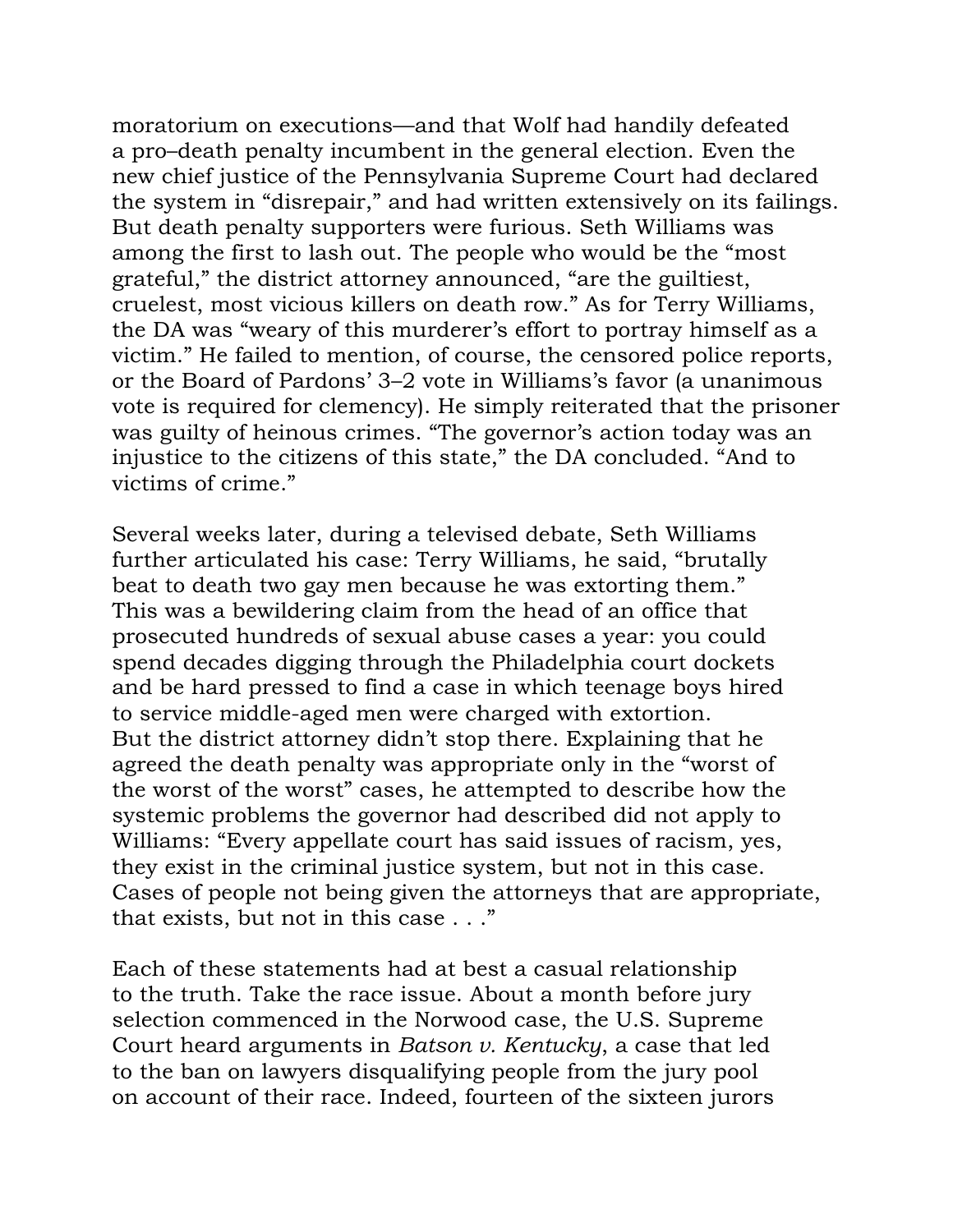disqualified by Williams's prosecutor were Black—even though African Americans made up less than half of the jury pool. A federal judge later found that these numbers suggested discrimination, but he accepted prosecutor Foulkes's "race-neutral" reasons for eliminating the jurors, and concluded that there had been no constitutional violation. (This was five years before Judge Sarmina determined that the prosecution withheld key evidence.)

The district attorney's claim that Terry Williams received appropriate counsel was even more incredible. Had he forgotten that Williams's court-appointed attorney didn't even bother to meet with his client until the day before the trial? Or the court finding that the lawyer's performance was "constitutionally deficient"? (He would later have his law license suspended for his role in a wire-fraud scheme, according to court documents; the associate who did the "detail work" was disbarred for other reasons.) Was this really the quality of lawyering appropriate for a man whose life was at stake?

Seth Williams was hardly the only elected official grandstanding over the reprieve. State Representative Mike Vereb introduced a House resolution asking the governor to reverse his action, and he accused Wolf of "standing with some of the worst criminals in Pennsylvania and against their victims." Mamie Norwood, the victim's spouse, responded with an open letter to Vereb and DA Williams:

I read your resolution which says that Governor Wolf has caused me and my family unnecessary heartache by stopping Terry Williams's execution and I am shocked and upset that you and other politicians are using me and saying things that are not true. You are the ones now causing me unnecessary heartache . . . I am asking that you please stop trying to execute Terry Williams. And please don't use me for your own political gain or to get your name in the news. You should be truly ashamed of yourselves.

Twelve days later, Amos Norwood's daughter provided a statement supporting an end to the death penalty, but calling for the execution of the man who murdered her father. Terry Williams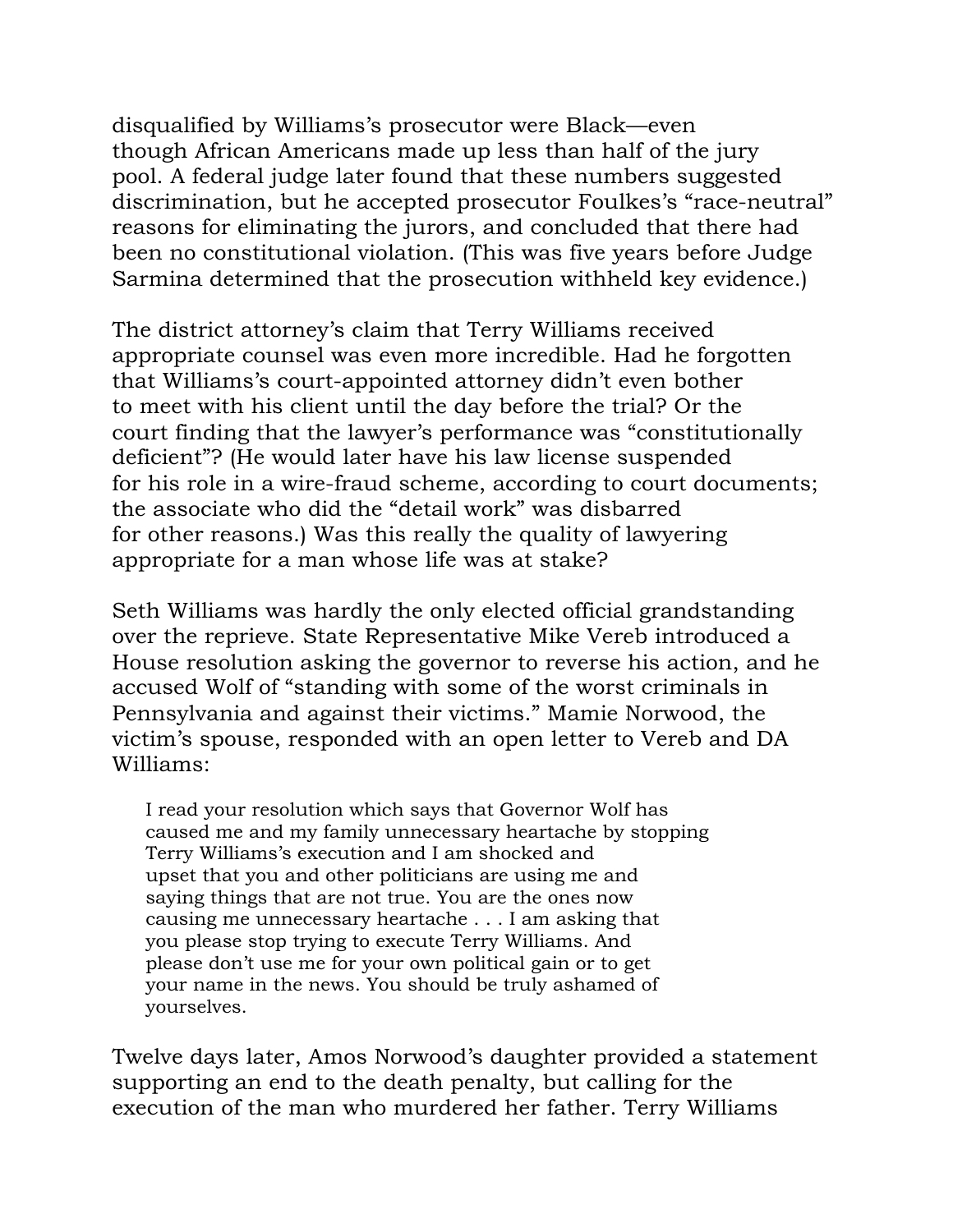had become a political football.

Before the ink was dry on the reprieve, District Attorney Williams moved to challenge it in court. In September 2015, the Pennsylvania Supreme Court heard arguments on whether the governor had acted legally under the state constitution. Pennsylvania governors had been granting reprieves for hundreds of years and no court had ever struck one down. What was in dispute, from the DA's perspective, was Wolf's power to impose a moratorium, and his rationale for doing so—namely that the system of capital punishment was "riddled with flaws, making it error-prone, expensive, and anything but infallible."

The Pennsylvania court wasn't keen on analyzing the governor's conclusions. "You're asking us to overturn [his] political pronouncement," one of the justices told the chief of the district attorney's appeals unit. "He could easily have [granted the reprieve] without announcing it as some kind of policy." The argument barely mentioned Terry Williams, and when the new chief justice urged Williams's lawyer to "focus on the interest of your client," the response was painfully obvious: "Mr. Williams has a strong interest. Indeed, his life depends on the court respecting the governor's constitutional reprieve power."

But the Williams case was about to take on significance well beyond the commonwealth. As the Pennsylvania Supreme Court pondered the governor's ability to grant a reprieve, the U.S. Supreme Court announced that it would consider the propriety of former chief justice Castille's participation in the case. Castille had personally authorized Williams's capital prosecution, campaigned for the state supreme court as a death penalty supporter, and voted to deny Williams's appeal after the office he'd formerly run had been caught hiding evidence. It was hard to imagine a more compelling case for a judge to recuse himself, and in fact that was exactly what the highest court found:

Chief Justice Castille's significant, personal involvement in a critical decision in Williams's case gave rise to an unacceptable risk of actual bias. This risk so endangered the appearance of neutrality that his participation in the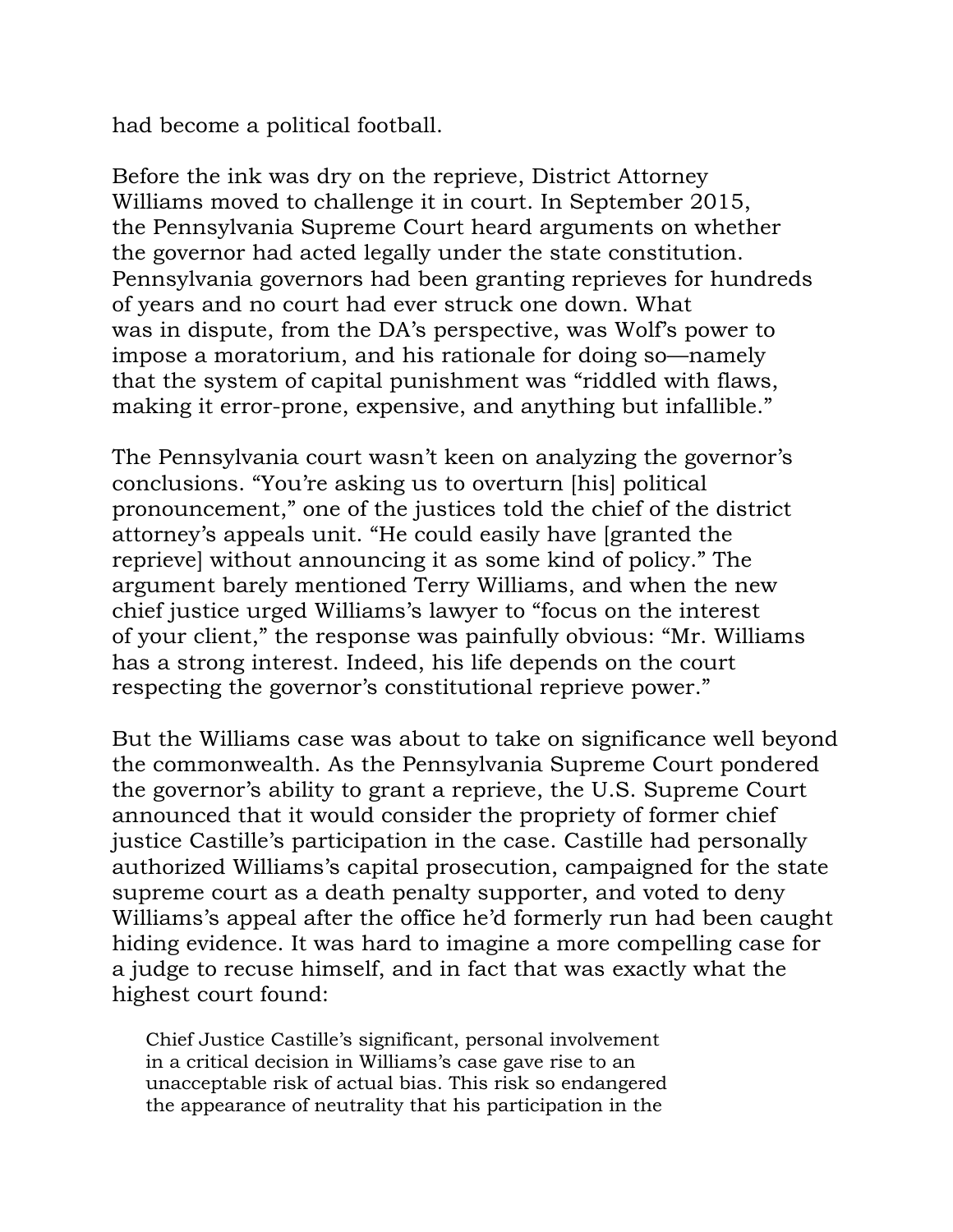case must be forbidden if the guarantee of due process is to be adequately implemented.

While Castille was being reprimanded, the Philadelphia district attorney continued to attack the governor's "flagrantly unconstitutional" reprieve. But things were about to take a turn for the worse in Seth Williams's life as well. In March 2017, he was indicted for bribery, extortion, and other fraud charges, ultimately landing him in a federal prison for a five-year sentence.

In October 2017 he agreed to his own disbarment; and after serving three years, he was released from custody. And what of Andrea Foulkes, who had prosecuted both of Williams's cases when he was a teenager? Long gone from the Philadelphia District Attorney's Office when Sarmina had accused her of improperly withholding evidence in 2012, her employer at the time immediately came to her defense, declaring that she was "an outstanding prosecutor with an impeccable record for integrity, professionalism, and dedication to public service." That employer was the U.S. Attorney's Office for the Eastern District of Pennsylvania, where she is still working nine years later.

And finally, what of Terry Williams? By August 2017, when his case returned to the Pennsylvania Supreme Court, the personnel on the court had changed, and Williams was given a new penalty phase. The new district attorney in Philadelphia, Larry Krasner, had won a convincing victory to replace his disgraced predecessor, running on a progressive criminal justice platform that included ending the death penalty in a city that had long promoted its use. Krasner's office decided not to seek another death sentence, and Williams moved from death row to general population.

In 2019, a new development surfaced in his other murder case, causing it to unravel in much the same way as the case that had sent him to death row. Judge Sarmina ordered the prosecution to reveal the contents of its file, and to the surprise